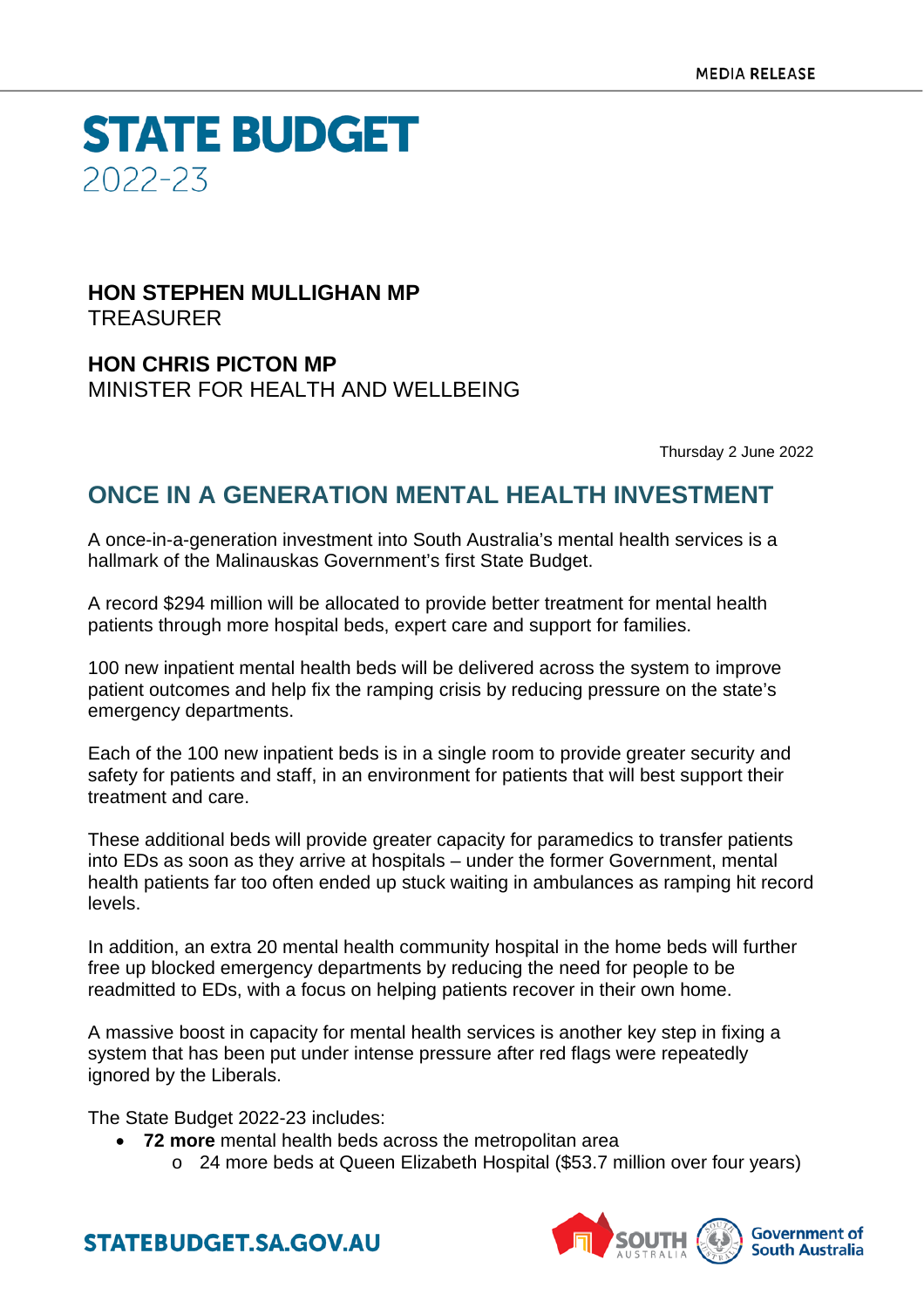# **STATE BUDGET** 2022-23

- o 24 more beds at Modbury Hospital (\$53.7 million over four years)
- o 24 more beds at Noarlunga Hospital (\$50.4 million over four years)
- **12 more** mental health beds at the new Mount Barker Hospital (\$26 million of the \$220 million total project)
- **10 more** mental health beds at the new Women's and Children's Hospital (\$20 million out of the \$100 million additional funding)
- **6 more** mental health beds at Mount Gambier Hospital, doubling the size of the Hospital's existing mental health ward (\$11.4 million over three years)
- **20 more** community hospital in the home beds for mental health (\$12.7 million over three years)

The Malinauskas Government is making the mental health of South Australian children and teens a top priority, investing in:

- **100 new** mental health and learning support specialists to work at public primary and secondary schools, to ensure students and teachers get the help they need (\$50 million over four years)
- **6 more** specialist mental health nurses at Women's and Children's Hospital (\$3.1 million over four years out of the \$6.2 million nurses' investment)
- **5 more** child psychiatrists and **10 more** child psychologists to be recruited in Child and Adolescent Mental Health Service (\$7.8 million over four years)

A significant boost in community mental health funding is also being delivered through:

- More support for public community mental health teams, allowing them to reach more South Australians in crisis (\$3.1 million over four years)
- Prioritising mental health voices in the Lived Experience Leadership and Advocacy Network (\$800,000 over four years)
- SIDS and Kids SA boost to support bereaved families (\$800,000 over four years)
- Investing in the Mates in Construction program which delivers innovative and evidence-based suicide prevention and mental health programs to the building, mining, energy and construction industries (\$240,000 over four years)
- Mental health training for pharmacists to allow them to identity and respond to the early warning signs of mental ill-health (\$350,000 over four years)

### **Quotes attributable to Stephen Mullighan**

*Protecting the mental health of South Australians is crucial.*

*An investment into crucial mental health services will alleviate pressure on staff, patients and families.*



**STATEBUDGET.SA.GOV.AU**